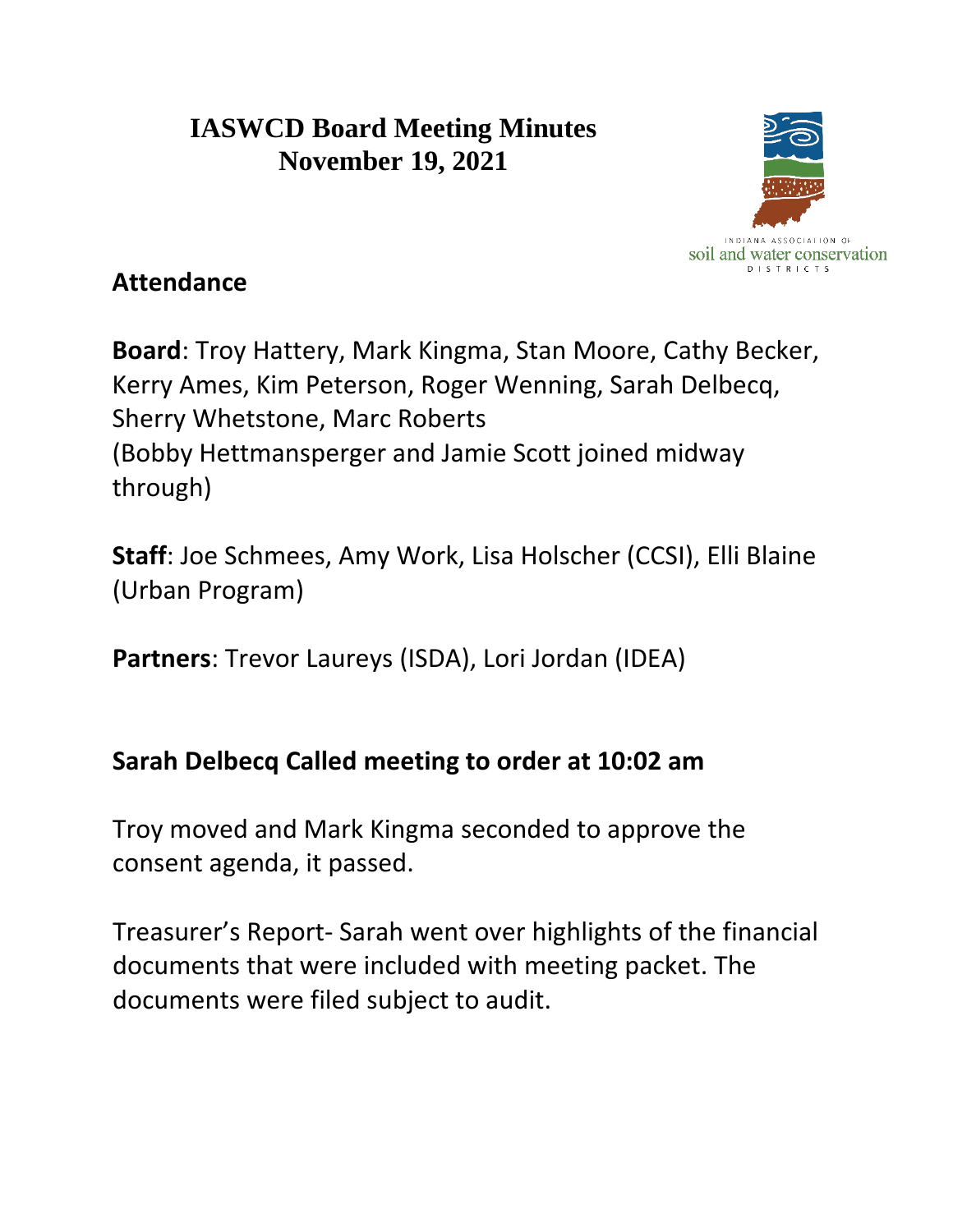### **Partner Reports**

**ISDA**- Trevor went over a couple staffing updates, also changes to INfield Advantage. Hypoxia taskforce has some funding amounting to \$1,000,000 per year per state. CWI grant update. Went over state led cover crop/crop insurance \$5 premium reduction.

**Purdue Extension**- Walt Sell was unable to attend, but provided a written report that Joe shared. Purdue won a grant to put together a group to study conservation. Conducted a statewide urban soil health needs assessment.

**IDEA**- Lori Jordan provided the update that IDEA hosted 80 at fall conference. They currently have 159 paid members; January- March is the membership drive, and dues are still \$25. IDEA will be doing silent auction on Monday at the annual conference. Funds help with poster contest and Fall Conference. Working on Career development plan for newer employees.

**CCSI**- Lisa shared that the CCSI Oversite committee is meeting next Monday. Jamie and Less are our current members. Jamie's term is up at the end of the year. Brad Smith approached Lisa earlier this week about a funding opportunity for mini grants (\$30,000 over 2 years) to support districts. Looking into grain donation program.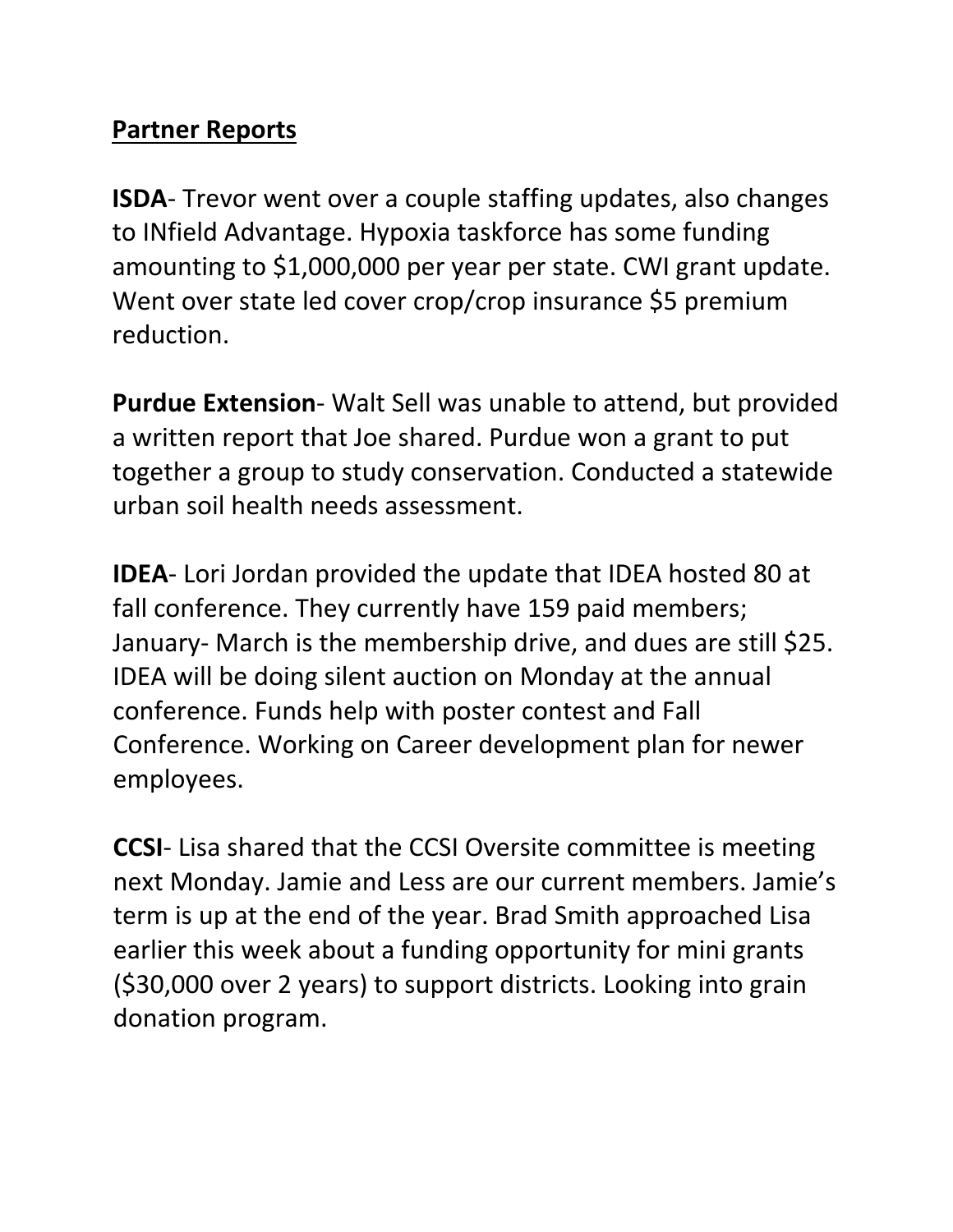**Urban Soil Health**- Elli shared staffing updates and current projects in 4 quadrants and highlighted counties in each quadrant.

#### **IASWCD Business**

- Update on FY21 year end- Joe talked about the fiscal year ending and is working on getting an updated statement.
- 2022 SWCD Annual Conference

o Planning update – Amy and Joe updated us on conference and registrations.

o Update on sponsorships/exhibitors – Amy updated us on sponsorships and exhibitors.

o Supervisor Scholarships – Amy

-Stan Moore moved and Roger seconded that we pay all of the scholarship applications, but limit it to one per district. Motion passed o Resolutions offered – Joe provided a summary, Stan provided context for Kosciusko's resolution o Awards – Amy talked about the recipients for District Showcase Awards. Amy also talked about the other awards.

• 2022 Officer slate and Region Directors- Mark Kingma moved and Cathy seconded keeping the slate from the previous year, with each current officer running for their second term. We also talked about upcoming Region director vacancies. We